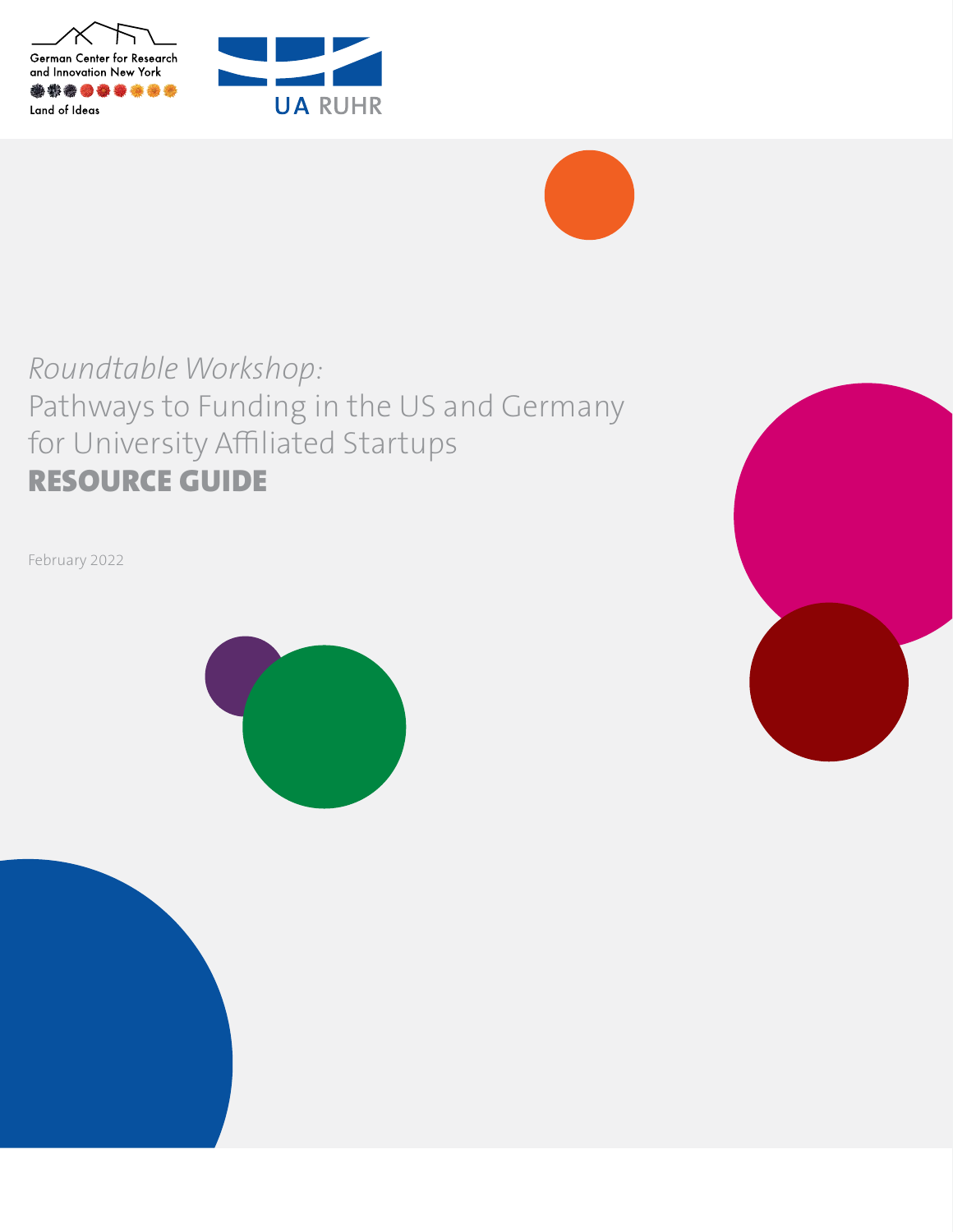## TABLE OF **CONTENT**

| 3  | <b>WELCOME NOTES</b>                                       |
|----|------------------------------------------------------------|
| 4  | <b>SPEAKERS</b>                                            |
| 5  | <b>COMMENTATORS AND MODERATOR</b>                          |
| 6  | <b>SESSION CO-MODERATORS AND ROUND TABLE WORKSHOP TEAM</b> |
| 8  | <b>IS YOUR COMPANY A PROBLEM SOLVER?</b>                   |
| 9  | <b>IS YOUR COMPANY PROFITABLE?</b>                         |
| 10 | <b>IS YOUR COMPANY INTERNATIONAL?</b>                      |
| 11 | <b>WHO IS THE RIGHT INVESTOR?</b>                          |
| 12 | <b>WHAT'S THE PERFECT PITCH?</b>                           |
| 13 | <b>BUSINESS &amp; DIVERSITY?</b>                           |
| 14 | <b>LIST OF ALL RESOURCES</b>                               |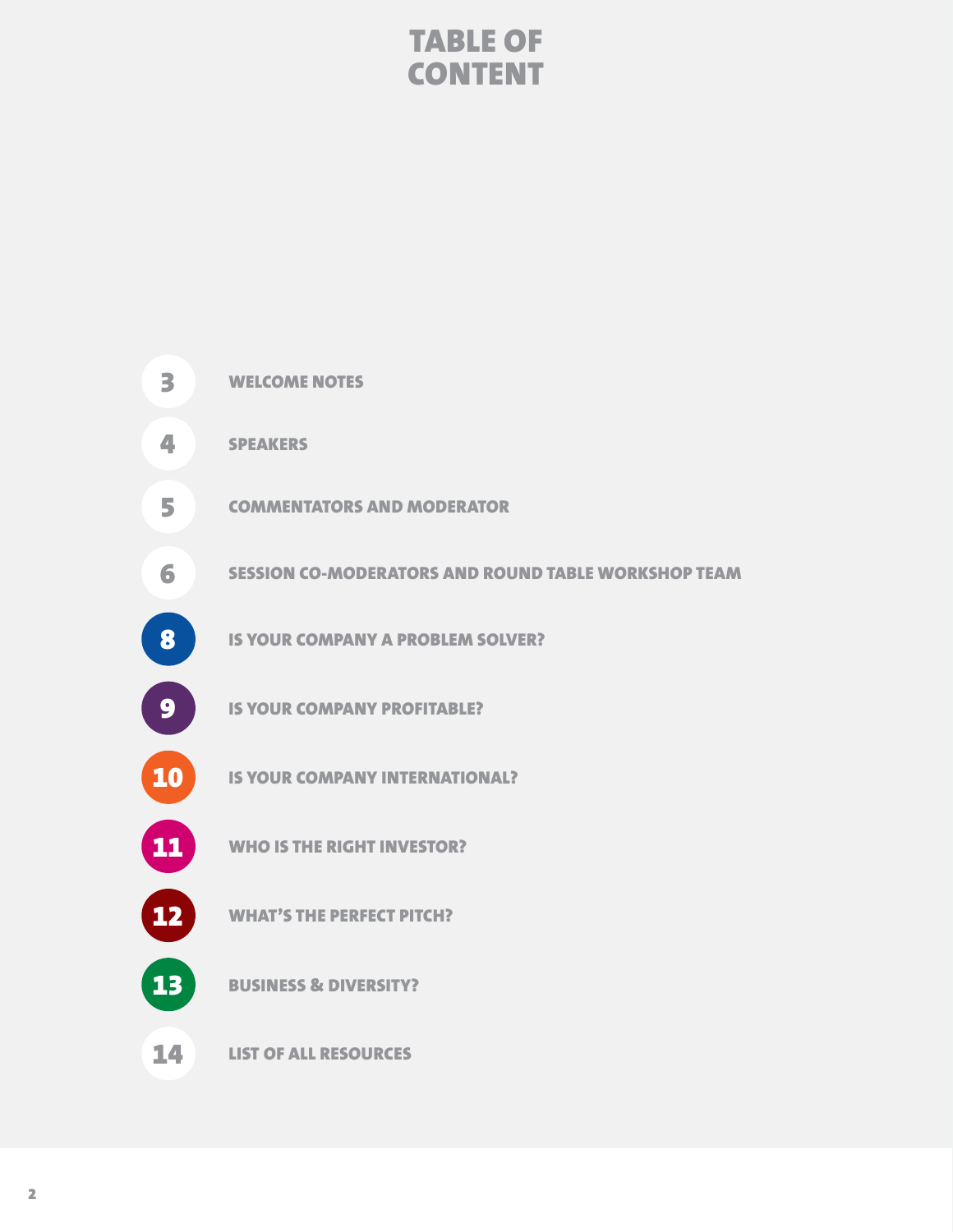### IT WAS A GREAT WORKSHOP...

Dear Colleagues,

As universities and academic institutions today, we are navigating the waters of recovering from a global pandemic that has upended all expected norms and structures. Our organizations reflect the changing dynamic of our society and are not walled gardens of research restricted to a few; rather we are an open, organic, and innovation driven ecosystem characterized by dynamic exchanges between academia, industry, and society, resulting in the development of a wide array of startups. With widespread digitalization, flexible work arrangements, access to remote virtual talent globally and a renewed focus on "value", the entrepreneurial ecosystem is thriving.

Relatedly, there has been a diversification and increased internationalization of various models of funding. Internationalization has brought with it a sharper focus on the funding landscape in the United States and Germany. While the United States is a significantly mature and resourced market, the German start-up ecosystem is rapidly developing. What is common in both geographic spaces is the involvement of and tools provided by governments to enable the innovation ecosystem and creation of policies at scale that support it. This is in addition to new environmentally and socially sustainable business models and new funding pathways such as social impact investment.

All the above ideas and more formed part of the virtual roundtable workshop, hosted by University Alliance Ruhr, the German Center for Research and Innovation New York and Ruhr University Bochum's Project Worldfactory, with a special thanks to the German Consulate New York and the German American Chambers of Commerce. We are inspired by the excellent speakers and panelists who not only brought their expertise to the very hands-on workshop, but also shared their resources in the pages that follow. A very special thanks to the organizing team that made all this possible. I invite you to engage with the resources provided in this document and share your thoughts and feedback.

lith best wishes. Priya S. Nayar



Priya S. Nayar Executive Director UA Ruhr New York

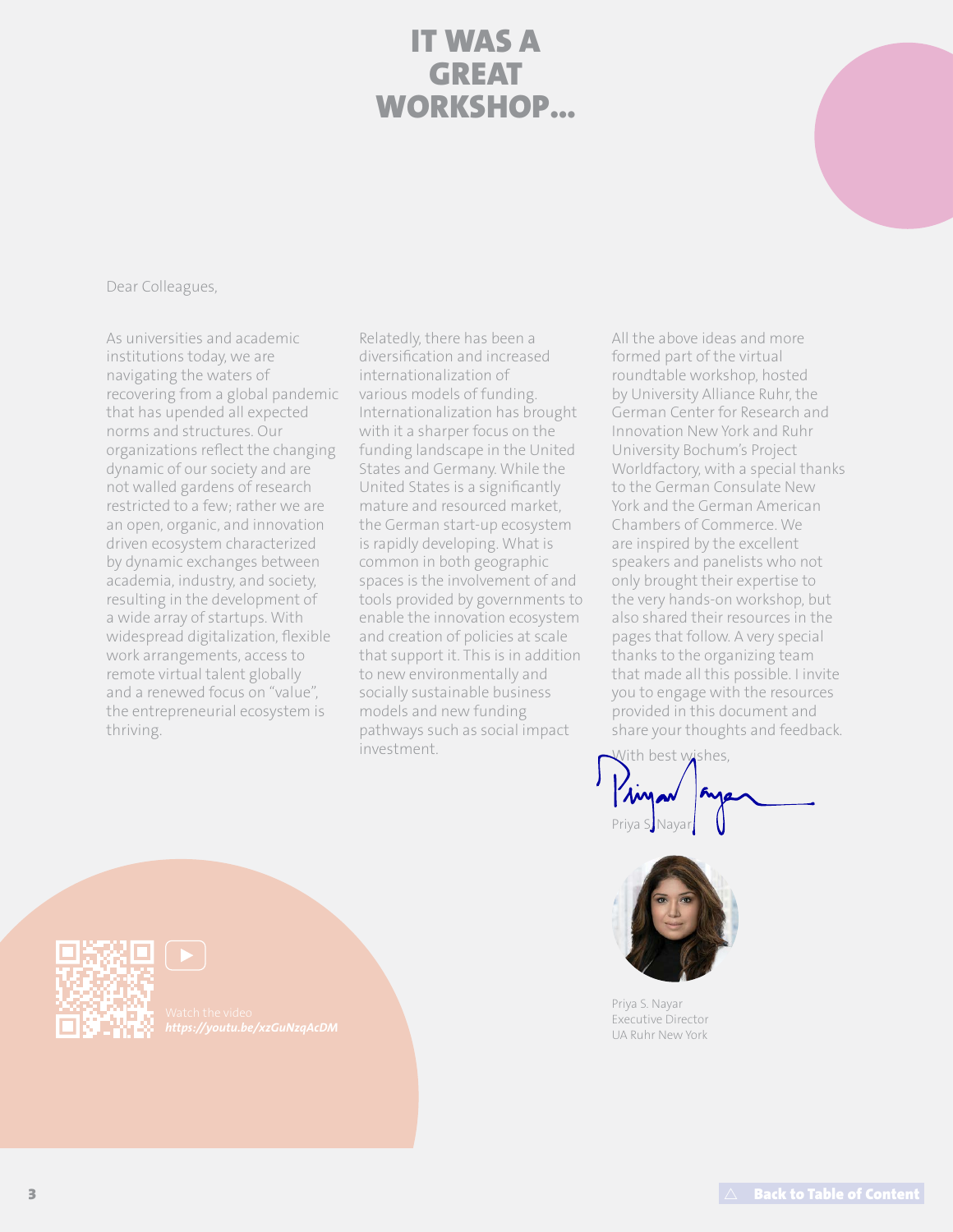# WELCOME ADDRESS MODERATOR



### Wolfram von Heynitz *Deputy Consul General, German Consulate General New York*

Wolfram is currently the Deputy Consul General of Germany in New York. Prior to this he was Head of the Cyber Policy Coordination Staff of the German Federal Foreign Office, a member of the Group of Governmental Experts on Advancing responsible State behavior in cyberspace convened in 2019 by UN Secretary-General Guterres and a member of the Ad hoc Committee on Artificial Intelligence of the Council of Europe. In this position, he was also responsible for the recently published "Recommendations for the Future of Digital cooperation" which Germany and the UAE undertook at the request of the UN.





### Fermin Fernandez *Chicago Connectory Lead and Director of IoT Innovation, Bosch USA*

Fermin is the Founding Project Manager and Managing Director of the Chicago Connectory. In addition to this, Fermin leads the Bosch IoT digital innovation team in the US. In his work, he consistently looks to use project management as an enabler of results that allow people, companies and communities to learn and push the boundaries of possibility forward.



### Marc Filerman *Managing Partner, German Accelerator Life Sciences*

German Accelerator Life Sciences helps accelerate international growth of German startups. Marc has over 30 years experience in healthtech commercialization, marketing, and sales. He co-founded a molecular imaging startup, was Chief Commercial Officer at a hometech venture, and has held multiple corporate leadership positions including VP of Global Marketing at iCAD, and Group Director of Marketing at Smith & Nephew. He holds MS and BS degrees from MIT and started his career at HP as a design engineer.



### Christian Jörg *Managing Partner, German Accelerator US*

Christian is a serial founder and startup mentor. He started his career at German Media company Bertelsmann in the 90s in New York City. He made the company's first investments in Silicon Valley joining the Board of a company founded by Steve Blank (now of "Lean Startup" fame), beginning his long relationship with entrepreneurship. He is currently Managing Partner for the US program of the German Accelerator (Tech) which has brought over 200 startups to the US. Program alumni include decacorn Celonis, unicorns Signavio (sold to SAP), Forto, N26 and many others.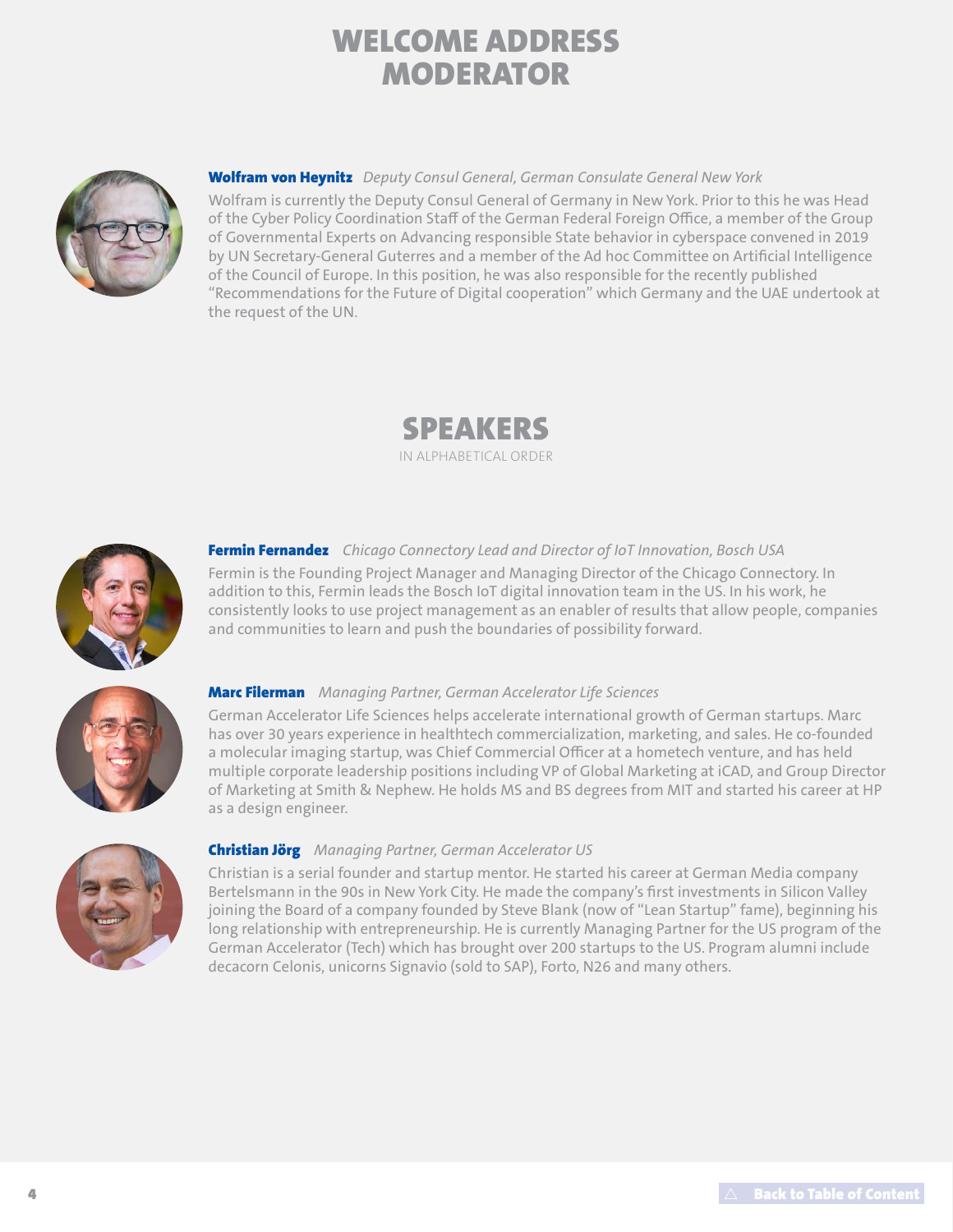



Oscar Romero *Director of Inclusive Innovation & International Cooperation, New York City Mayor's office*  Oscar's work focuses on building innovation-driven entrepreneurial ecosystems to address urban inequality in the US' largest urban economy by leveraging civic engagement, emerging technology, and international partnerships. He oversees the design, management, and evaluation of global multistakeholder partnerships to address diverse urban development challenges in NYC. Ranging from issues on displacement, safety, access to social services, workforce development, access to STEAM education, access to representation, housing rights, accessible mental health services, and access to critical infrastructure.



### Dr. Pelin Yilmaz *Senior Investment Manager, b.value AG*

Pelin is an early stage investor in industrial biotech, life sciences, chemistry, and advanced materials startups. In addition to her academic background in molecular biology, bioinformatics and microbiology, Pelin has extensive experience in founding and funding of science startups from academia.

### COMMENTATORS

IN ALPHABETICAL ORDER



### Christian Magel *Co-Founder & Managing Partner Venture Lane Studio, Serial Entrepreneur & Angel Investor*

Christian is an international startup veteran, coach and advisor, business angel and expert for goto-market strategies, communication and international rollout. Christian founded Venture Lane in 2018 in Boston as a curated startup hub for early-stage tech companies. His mission is to create real, measurable impact for member companies through a vibrant creative space, a collaborative community of like-minded entrepreneurs, and impactful events and connections into the local ecosystem. In January 2022 he co-founded Venture Lane Studio, a bespoke traction and GoToMarket program for early-stage B2B software ventures.



### Friederike Schneider *Deputy General Manager, Horst-Görtz Institute for IT-Security/Head of Cube 5, Ruhr University Bochum*

Friederike has been working at the Horst-Görtz-Institute for IT-Security (HGI) at the Ruhr-University Bochum since 2015. Since March 2021 she is the deputy managing director for transfer and in charge of the startup incubator Cube 5. As a former project manager of the "nrw.uniTS" network, she is particularly familiar with the IT security ecosystem in NRW. Before working at the HGI, Friederike gained experience abroad in Australia, China, Namibia and Belgium and worked, among others, for the German Red Cross General Secretariat in Berlin in the field of security research.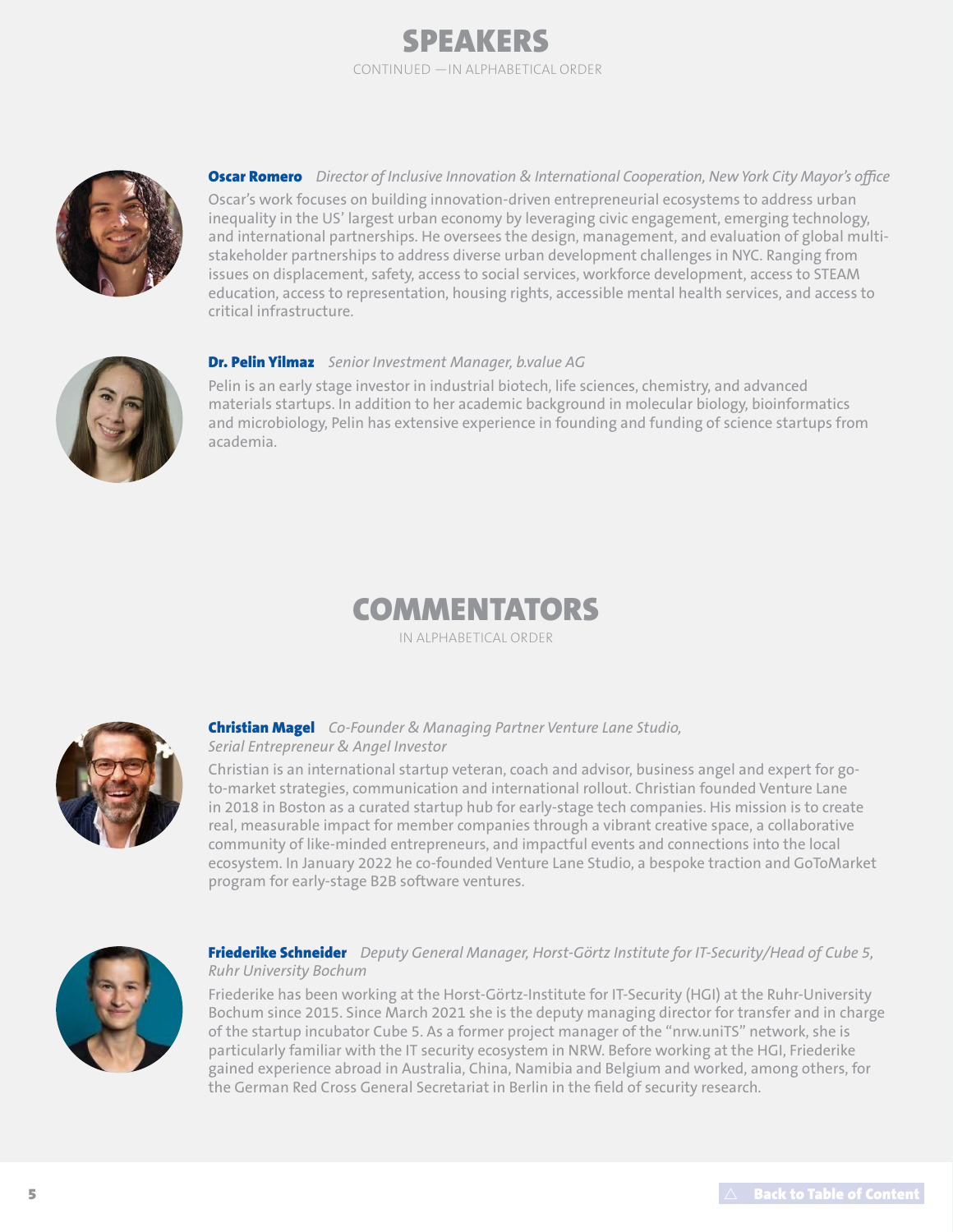# SESSION CO-MODERATORS

IN ALPHABETICAL ORDER



**Tina Boes** *Start-up Coach @ Incubator Materials Worldfactory Start-up Center*



**Dr. Annika Engelbert** *International Network Manager Cube 5 Horst-Görtz-Institute for IT-Security, Ruhr-University Bochum* 



**Friederike Schneider** *Deputy General Manager, Horst-Görtz Institute for IT-Security, Head of Cube 5, Ruhr University Bochum*



**Ulrike Trenz** *Startup Coach Worldfactory Start-up Center*



**Vanessa Vaughn** *Project Manager Worldfactory International Ruhr University Bochum*

### ROUND TABLE WORKSHOP TEAM

IN ALPHABETICAL ORDER



**Dr. Kathrin DiPaola** *Head of Programs at German Center for Research and Innovation (DWIH) New York, NY*

Conceptualized and co-organized the roundtable workshop



**Priya Nayar**  *Executive Director, UA Ruhr New York*

Conceptualized and co-organized the roundtable workshop



**Julia Helmes** *Program Officer at German Center for Research and Innovation (DWIH) New York, NY*

Oversaw technical management and procedure of event



**Long Do Hoang**  *Internship, Communications & Project Assistant at UA Ruhr New York*

Responsible for the communications and social media marketing campaign



**Géza Schenk** Principal GGS Communication, LLC Highland Park, NJ

Conceptualized, designed, and illustrated the resource guide.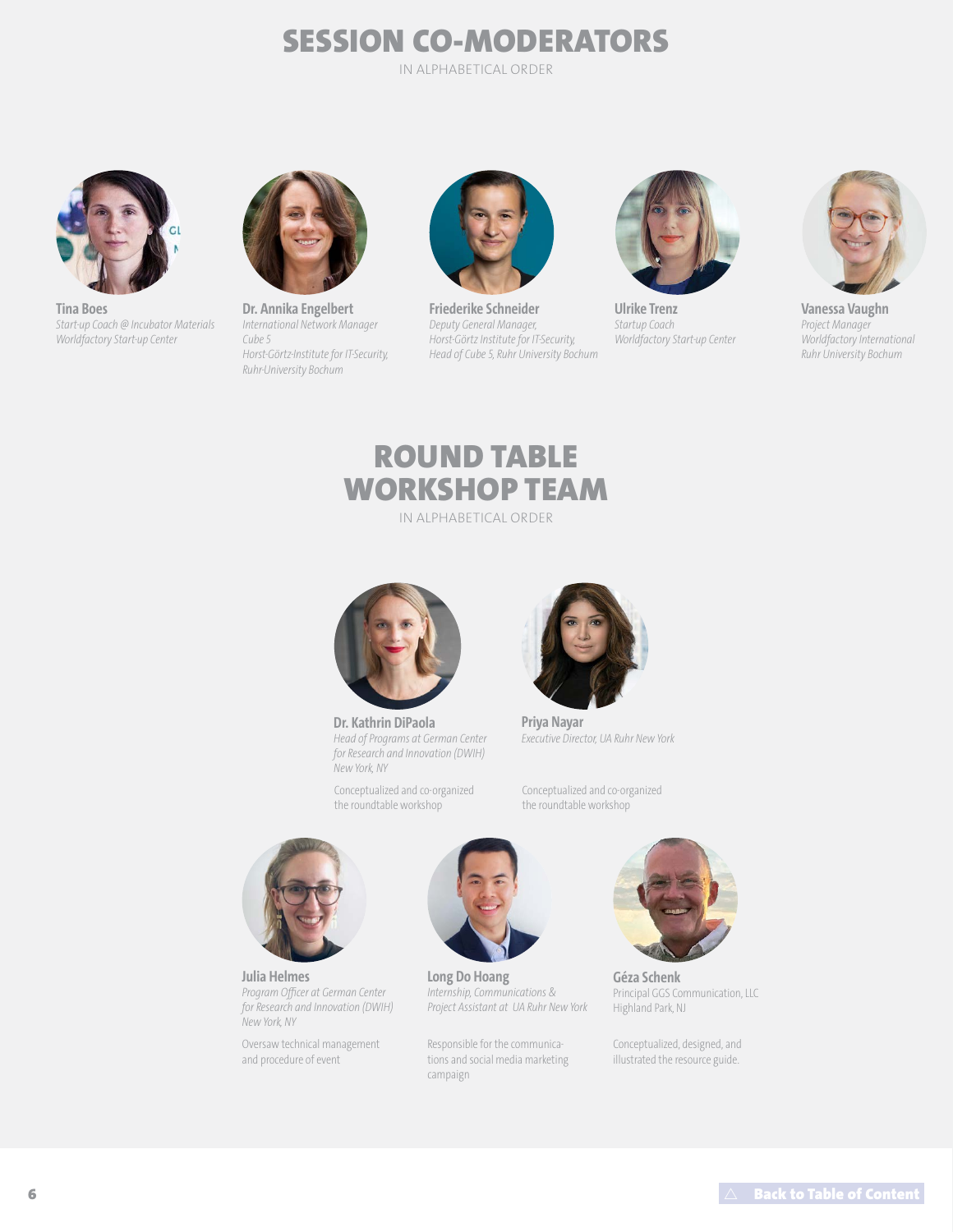## SIX IMPORTANT QUESTIONS: ANSWERS AND RESOURCES

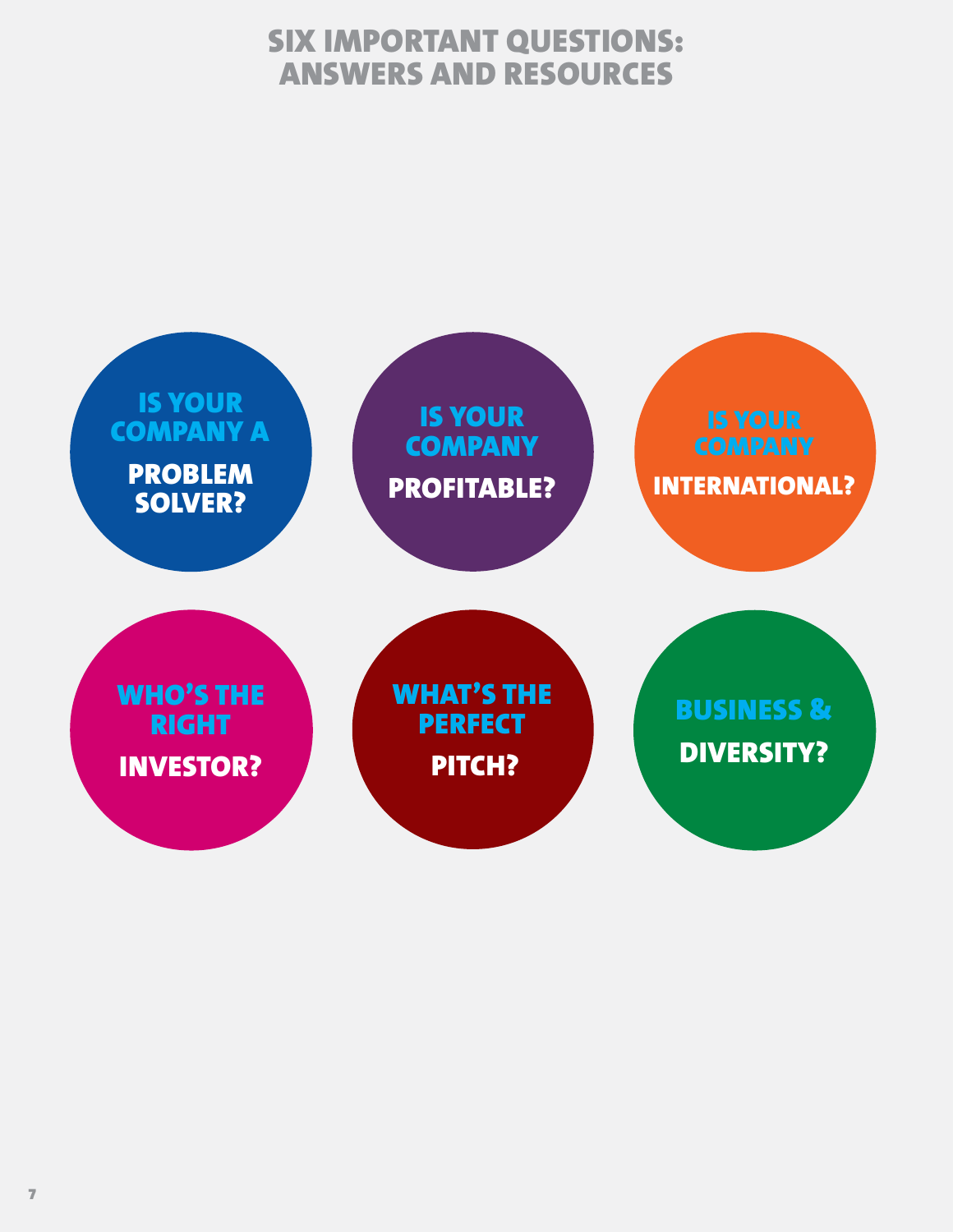## IS YOUR COMPANY A...



- PRS **1 — Germany in numbers:** https://www.gtai.de/en/invest/business-location-germany/germany-in-numbers
- PRS **2 — Coronavirus and Germany:** https://www.gtai.de/en/invest/business-location-germany/corona-crisis-and-germany-232102
- PRS **3 — GACC NY Market research (USA):** https://www.gaccny.com/en/services/market-studies
- PRS **4 — b.value AG investment portfolio (German):** https://bvalue.de/beteiligungsportfolio/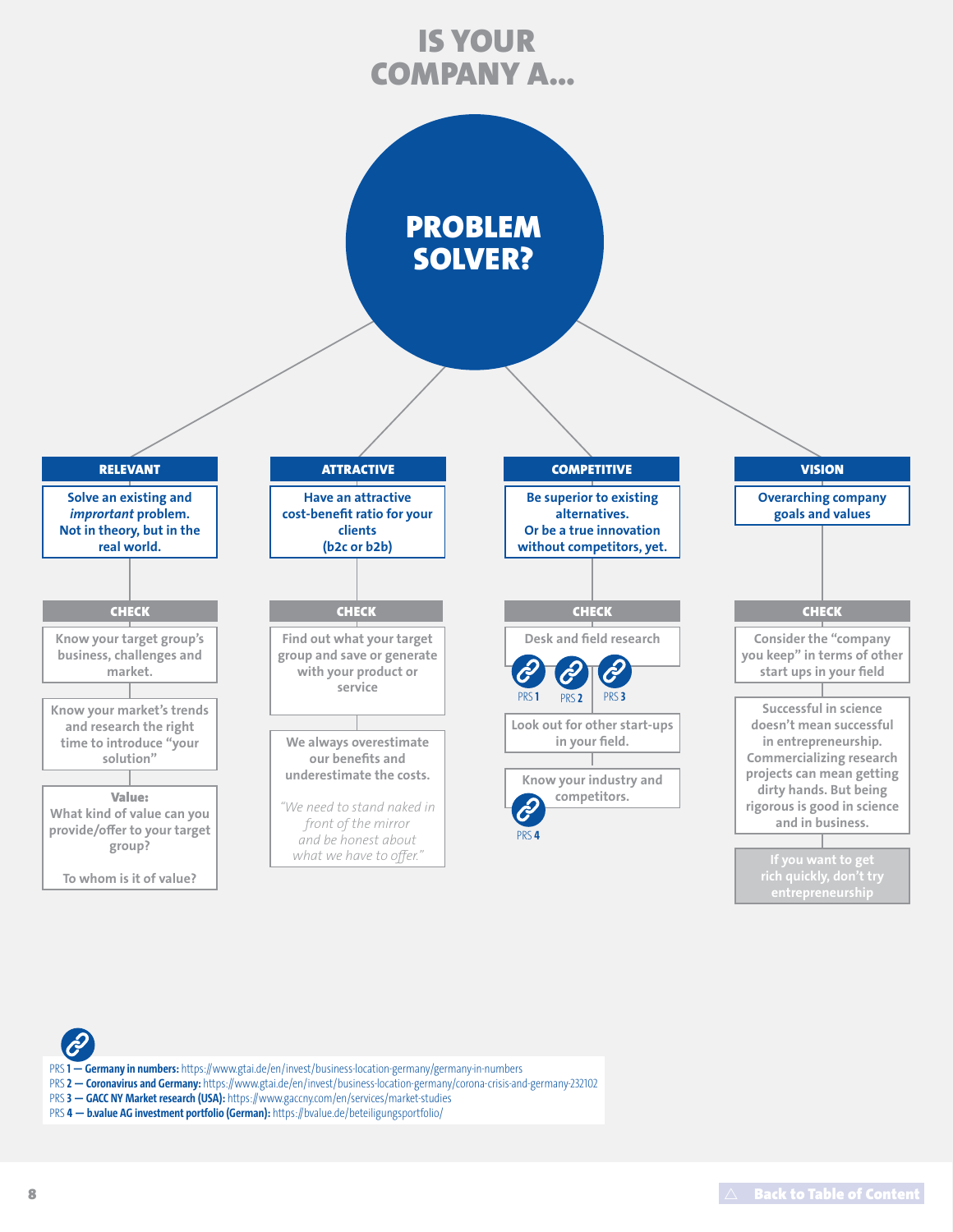# IS YOUR COMPANY...

# PROFITABLE?



### *NYC as an investor, e.g:*

**From a cities perspective, the aim is not to make money but to invest in the ecosystem and to make it more diverse and open to other cities, regions, and countries. Success in this case: A solution that leads to change and not necessarily to high profit.**



**Have a marketing stragegy and know the cost for generating customers.**

## **Consumer and market research and data mining.**

**Extensive knowledge** 

**of your defined target customers**

**Always screen and listen to your customers/target group.**

> *Be adaptable and responsive.*



[PRF](https://portal.311.nyc.gov/article/?kanumber=KA-02684) **2**

[PRF](https://portal.311.nyc.gov/category/?id=311-32) **3**

- PRF1-Possible grants for investments by GTAI (Germany Trade & Invest): https://www.gtai.de/en/invest/investment-guide/incentive-programs/cash-incentives-for-investments#78916
- PRF **2 — Information about Licensing & Consumer Affairs(in NYC):** https://portal.311.nyc.gov/article/?kanumber=KA-02684
- PRF **3 — Do Business with Government:** https://portal.311.nyc.gov/category/?id=311-32
- PRF 4 Service of Worldfactory International: educating about paten regulations (only for RUB students): https://www.worldfactory.de/en/beratung/patents
- PRF **5 — How to set up a GmbH:** https://www.gtai.de/en/invest/investment-guide/setting-up-a-gmbh-630322
- PRF 6 information about branching out to Germany (taxation): https://www.gtai.de/en/invest/investment-guide/company-set-up#toc-anchor-5
- PRF **7 — All about taxes in Germany:** https://www.gtai.de/en/invest/investment-guide/corporate-taxation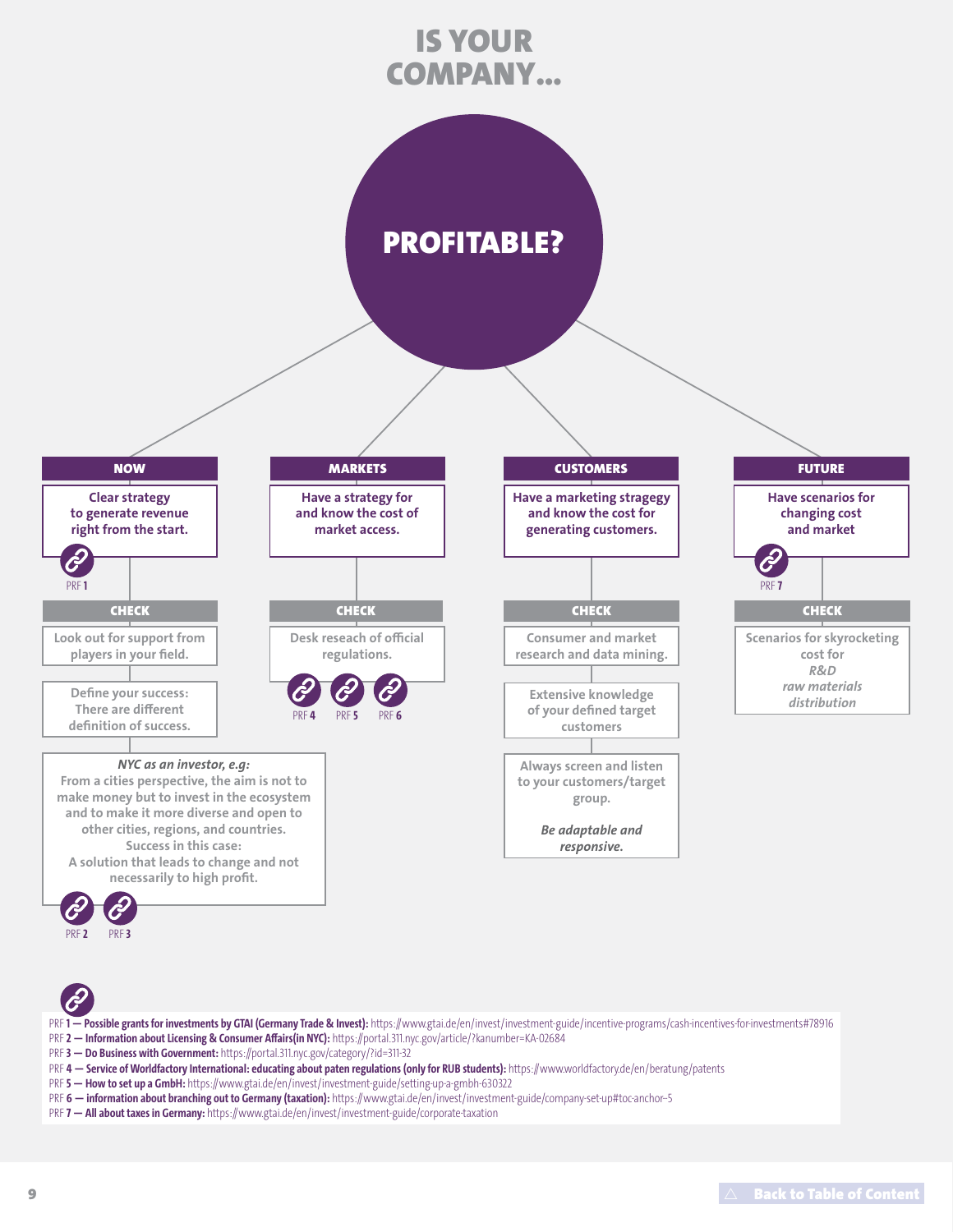# IS YOUR COMPANY...

## INTERNATIONAL?



*Before* **you are going international, be successful in your first market.**

### **CHECK**

**What is the right time for you to be international? Consider being successful in your first market with scalable opportunity**



**Have an international perspective from the start. When looking for networks, know what you have to say.**

[INT](https://www.germanaccelerator.com/our-programs/kickstart/) **6** [INT](https://www.germanaccelerator.com/our-programs/market-discovery/) **7**

**WHY do you want to go international NOW?**  (Your product might be more successful in the US market than in domestic market (does NOT happen often.)

**Testing/researching international qualities of your product/service is good to identify strengths and weaknesses, also for your home market.**



**CHECK** 

**Tech funding in Germany is not easy to get, but there is a lot.**





INT **1 — Article: Three questions about Internationalization:** https://www.germanaccelerator.com/blog/the-3-big-questions-on-internationalization/

- INT **2 — (1) Market Access Program for Startups:** https://www.germanaccelerator.com/our-programs/market-access/
- INT **3 — (2) German Accelerator Program specifically for Life Sciences Startups:** https://www.germanaccelerator.com/our-programs/life-sciences/
- INT **4 — For American business who plan to set up company in Germany:** https://www.gtai.de/gtai-en/invest/investment-guide/company-set-up
- INT **5 — Overview of German Accelerator International markets:** https://www.germanaccelerator.com/our-markets/
- INT **6 — (3) German Accelerator Kickstart International program (useful at beginning / all stages of startup):** https://www.germanaccelerator.com/our-programs/kickstart/
- INT **7 — (4) Market Discovery Program:** https://www.germanaccelerator.com/our-programs/market-discovery/
- INT **8 — GACC Startup & Entrepreneur program:** https://www.gaccny.com/en/services/startup-entrepreneur-program-step-usa
- INT **9 — Entrepreneurship Explorer Ruhr (for international students in the Ruhr area):** https://www.worldfactory.de/en/international/entrepreneurship-explorer-ruhr
- INT **10 — Germany as one of the world's leading foreign direct investment (FDI) destination countries:** https://www.gtai.de/en/invest/business-location-germany/fdi#770322
- INT **11 — Venture Lane: Boston based startup incubator:** https://theventurelane.com/about-us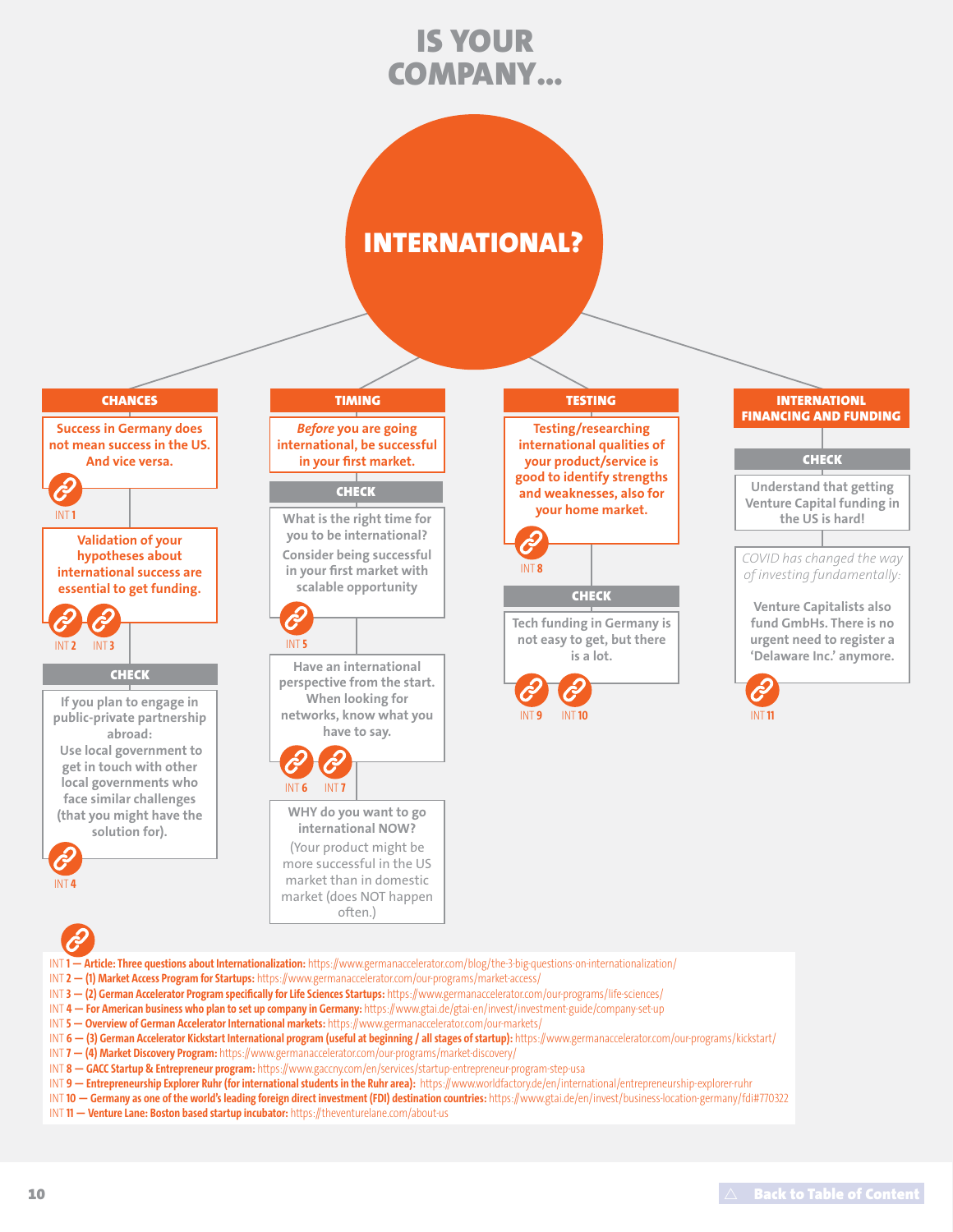# WHO'S THE RIGHT...



- INV **1 — GACC business partner search:** https://www.gaccny.com/en/services/business-partner-search
- INV **2 — Bosch: Startup Harbour program (IoT):** https://www.startup-harbour.com/application-and-faqs/
- INV **3 — Bosch's incubator program (Berlin):** https://www.f6s.com/boschstartupharbour/about
- INV **4 — Bosch's focus areas:** https://www.startup-harbour.com/focus-areas/
- INV **5 — b.value AG (specializes in biotech):** https://bvalue.de/fuer-gruender/
- INV **6 — Bosch Chicago Connectory:** https://chicagoconnectory.com/university-engagement/
- INV **7 Worldfactory: Funding opportunity for RUB students:** https://www.worldfactory.de/fileadmin/user\_upload/downloads/finanzierungsberatung/EXIST-Info-Forschungstransfer\_neu.pdf
- INV **8 — NYC Mental Health Challenge:** https://www1.nyc.gov/html/nycx/mentalhealthchallenge/challenge
- INV **9 — NYC Mental Health Challenge:** http://www.nyc.gov/html/nycx/documents/ChallengeManual\_MentalHealth.pdf
- INV **10 — NYC Funding Initiatives:** https://www1.nyc.gov/site/fund/initiatives/current-initiatives.page
- INV **11 — Article about public grants for startup in Germany:** https://www.spinlab.co/blog/public-grants-startups-germany
- INV **12 — Overview of funding opportunities for startup (mailny in Rhine/Ruhr area):** https://www.worldfactory.de/en/consulting/funding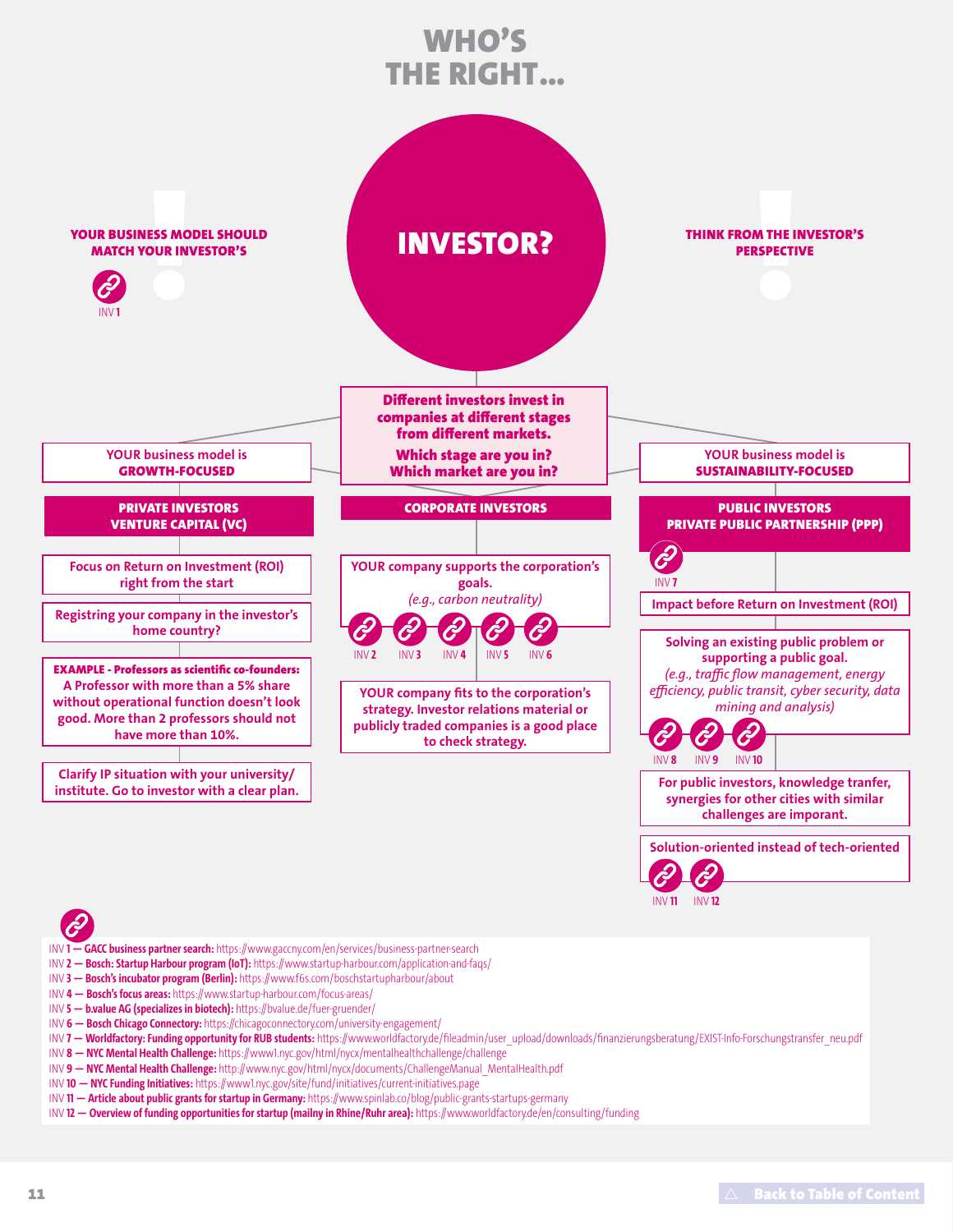# WHAT'S THE PERFECT...

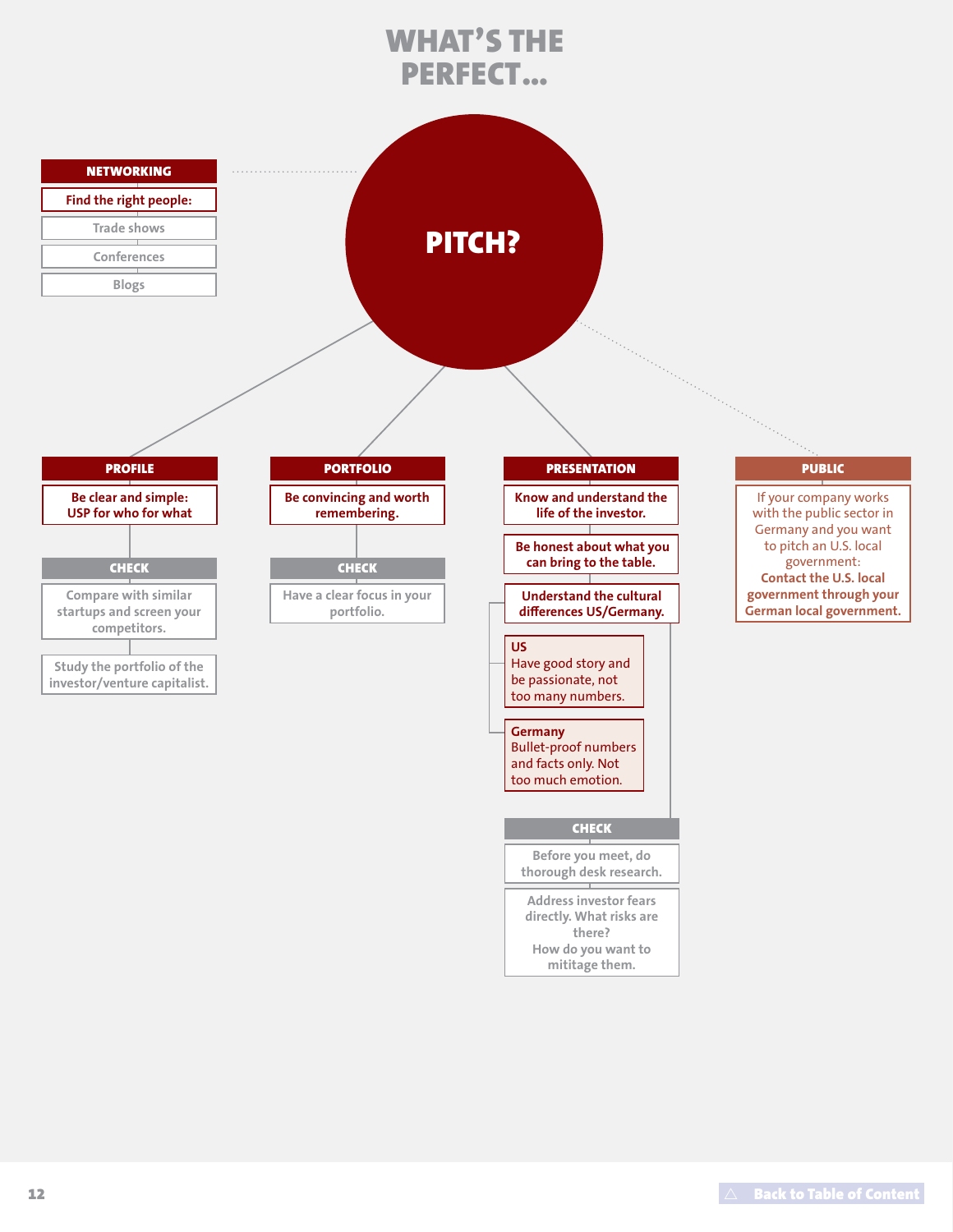

**on investmemnt is low or unclear).** 



DIV **1 — Information on employees and social security:** https://www.gtai.de/en/invest/investment-guide/employees-and-social-security

- DIV **2 — For female founders at RUB (only for RUB students):** https://www.worldfactory.de/en/fokusthemen/face-female-academic-entrepreneurs
- DIV **3 — Article about Women Entrepreneurs in NYC:** https://we.nyc/media/filer\_public/10/21/1021496c-a99a-4565-870e-b9360f638241/wenyc\_report\_2015-11\_2.pdf
- DIV 4 Report on NYC's tech sector: https://www.cssny.org/news/entry/whos-in-and-whos-out-in-new-york-citys-tech-sector# ftn1
- DIV 5 In-depth report on diversity in US venture-backed startups: https://ratemyinvestor.com/diversity\_report

**the US.**

[DIV](https://ratemyinvestor.com/diversity_report) **5**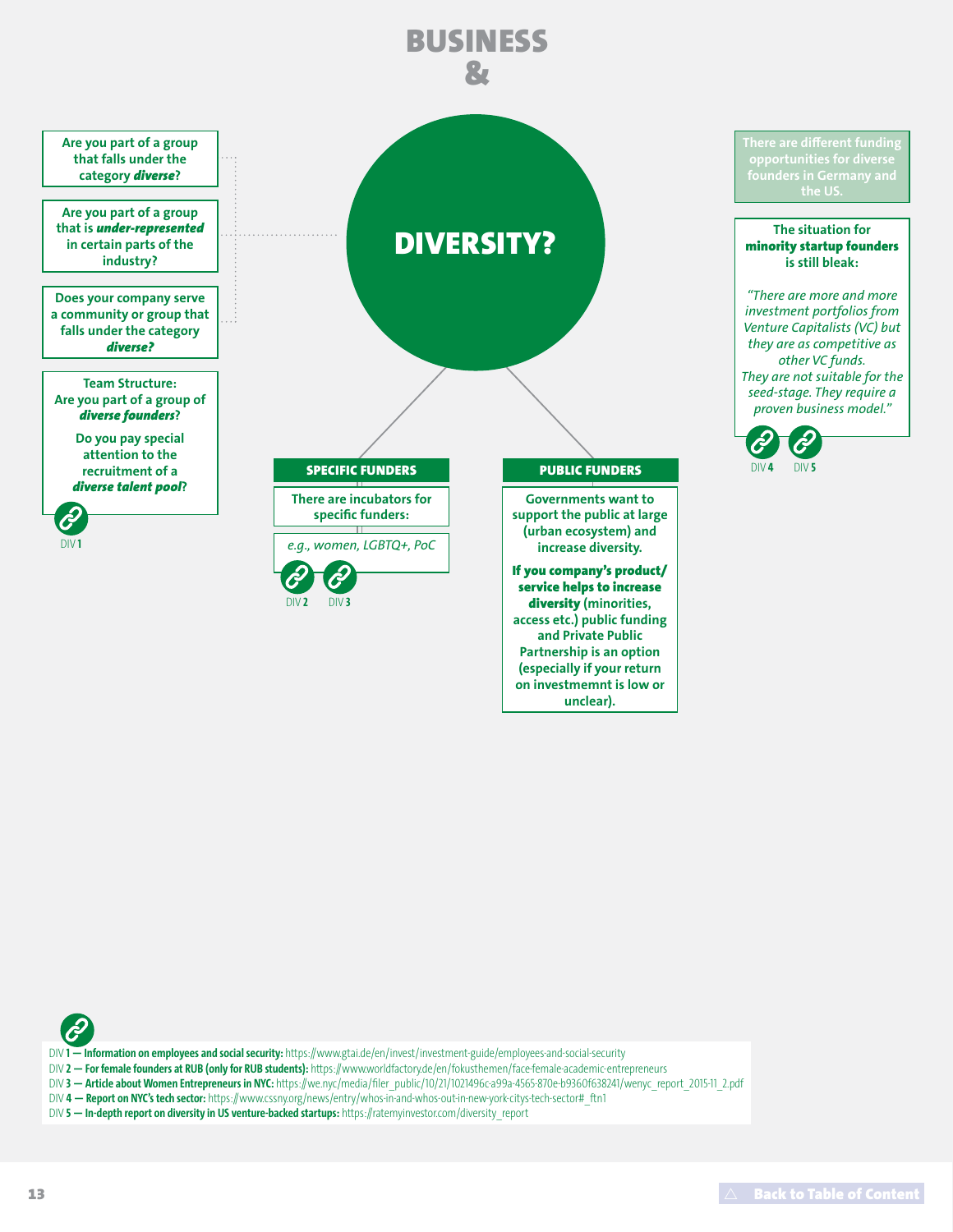## **SUMMARY** LIST OF RESOURCES BY CHAPTERS

- PRS **1 — Germany in numbers:** https://www.gtai.de/en/invest/business-location-germany/germany-in-numbers
- PRS **2 — Coronavirus and Germany:** https://www.gtai.de/en/invest/business-location-germany/corona-crisis-and-germany-232102
- PRS **3 — GACC NY Market research (USA):** https://www.gaccny.com/en/services/market-studies
- PRS **4 — b.value AG investment portfolio (German):** https://bvalue.de/beteiligungsportfolio/
- PRF1-Possible grants for investments by GTAI (Germany Trade & Invest): https://www.gtai.de/en/invest/investment-guide/incentive-programs/cash-incentives-for-investments#78916
- PRF **2 — Information about Licensing & Consumer Affairs(in NYC):** https://portal.311.nyc.gov/article/?kanumber=KA-02684
- PRF **3 — Do Business with Government:** https://portal.311.nyc.gov/category/?id=311-32
- PRF 4 Service of Worldfactory International: educating about paten regulations (only for RUB students): https://www.worldfactory.de/en/beratung/patents
- PRF **5 — How to set up a GmbH:** https://www.gtai.de/en/invest/investment-guide/setting-up-a-gmbh-630322
- PRF 6 information about branching out to Germany (taxation): https://www.gtai.de/en/invest/investment-guide/company-set-up#toc-anchor-5
- PRF **7 — All about taxes in Germany:** https://www.gtai.de/en/invest/investment-guide/corporate-taxation
- INT **1 — Article: Three questions about Internationalization:** https://www.germanaccelerator.com/blog/the-3-big-questions-on-internationalization/
- INT **2 — (1) Market Access Program for Startups:** https://www.germanaccelerator.com/our-programs/market-access/
- INT **3 — (2) German Accelerator Program specifically for Life Sciences Startups:** https://www.germanaccelerator.com/our-programs/life-sciences/
- INT **4 — For American business who plan to set up company in Germany:** https://www.gtai.de/gtai-en/invest/investment-guide/company-set-up
- INT **5 — Overview of German Accelerator International markets:** https://www.germanaccelerator.com/our-markets/
- INT **6 — (3) German Accelerator Kickstart International program (useful at beginning / all stages of startup):** https://www.germanaccelerator.com/our-programs/kickstart/
- INT **7 — (4) Market Discovery Program:** https://www.germanaccelerator.com/our-programs/market-discovery/
- INT **8 — GACC Startup & Entrepreneur program:** https://www.gaccny.com/en/services/startup-entrepreneur-program-step-usa
- INT **9 — Entrepreneurship Explorer Ruhr (for international students in the Ruhr area):** https://www.worldfactory.de/en/international/entrepreneurship-explorer-ruhr
- INT **10 — Germany as one of the world's leading foreign direct investment (FDI) destination countries:** https://www.gtai.de/en/invest/business-location-germany/fdi#770322
- INT **11 — Venture Lane: Boston based startup incubator:** https://theventurelane.com/about-us
- INV **1 — GACC business partner search:** https://www.gaccny.com/en/services/business-partner-search
- INV **2 — Bosch: Startup Harbour program (IoT):** https://www.startup-harbour.com/application-and-faqs/
- INV **3 — Bosch's incubator program (Berlin):** https://www.f6s.com/boschstartupharbour/about
- INV **4 — Bosch's focus areas:** https://www.startup-harbour.com/focus-areas/
- INV **5 — b.value AG (specializes in biotech):** https://bvalue.de/fuer-gruender/
- INV **6 — Bosch Chicago Connectory:** https://chicagoconnectory.com/university-engagement/
- INV 7 Worldfactory: Funding opportunity for RUB students: https://www.worldfactory.de/fileadmin/user\_upload/downloads/finanzierungsberatung/EXIST-Info-Forschungstransfer\_neu.pdf
- INV **8 — NYC Mental Health Challenge:** https://www1.nyc.gov/html/nycx/mentalhealthchallenge/challenge
- INV **9 — NYC Mental Health Challenge:** http://www.nyc.gov/html/nycx/documents/ChallengeManual\_MentalHealth.pdf
- INV **10 — NYC Funding Initiatives:** https://www1.nyc.gov/site/fund/initiatives/current-initiatives.page
- INV **11 — Article about public grants for startup in Germany:** https://www.spinlab.co/blog/public-grants-startups-germany
- INV **12 — Overview of funding opportunities for startup (mailny in Rhine/Ruhr area):** https://www.worldfactory.de/en/consulting/funding
- DIV **1 — Information on employees and social security:** https://www.gtai.de/en/invest/investment-guide/employees-and-social-security
- DIV **2 — For female founders at RUB (only for RUB students):** https://www.worldfactory.de/en/fokusthemen/face-female-academic-entrepreneurs
- DIV **3 — Article about Women Entrepreneurs in NYC:** https://we.nyc/media/filer\_public/10/21/1021496c-a99a-4565-870e-b9360f638241/wenyc\_report\_2015-11\_2.pdf
- DIV **4 — Report on NYC's tech sector:** https://www.cssny.org/news/entry/whos-in-and-whos-out-in-new-york-citys-tech-sector#\_ftn1
- DIV 5 In-depth report on diversity in US venture-backed startups: https://ratemyinvestor.com/diversity\_report

## OTHER RESOURCES

**(Romero et al) 2022** Tech-Enabled Housing Rights: Leveraging innovation and data to empower tenants in Inwood and Washington Heights "NYC Mayor's Office of the Chief Technology Officer, available at:

https://www1.nyc.gov/assets/cto/#/project/housing-rights